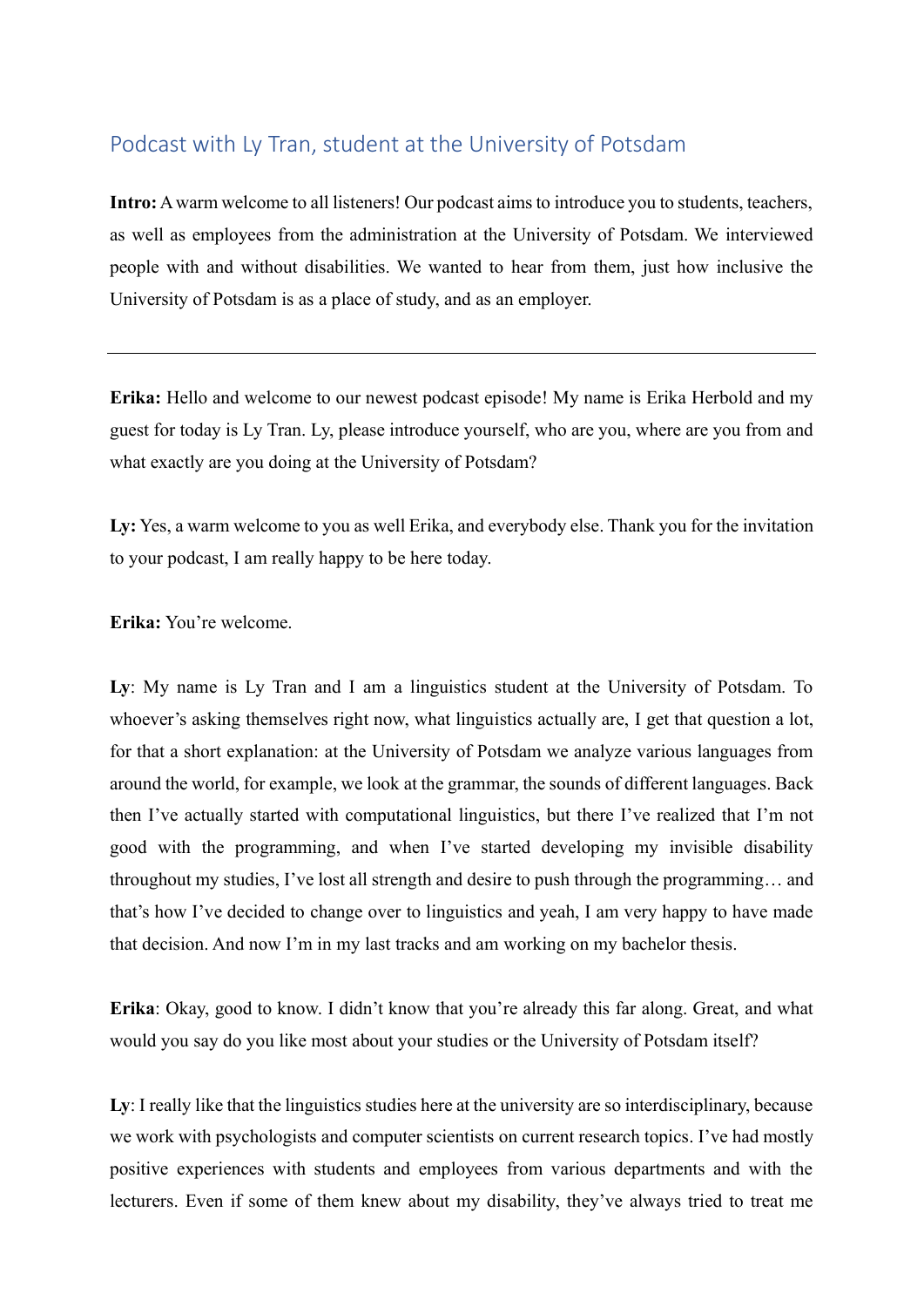normally and to support me instead of belittling me, after all, you want to be known for yourself and not your disability or chronic illness. And the interconnectedness between the departments, the Career Service – they help students with job-related matters – and the psychological counselling center, and the student counselling, is great.

**Erika**: Okay, perfect. And what would you say, who or what helps you study successfully the most?

**Ly**: During my studies, when my illness began to develop, I was very overwhelmed, I had to take less classes and uhhh… battled my way through alone and through a detour, I came across the former Commissioner for Students with Disabilities, Dr. Bürger, and she helped me apply for individual equality measures, which I hadn't really known about at that point and she explained it really well to me, and because of my signs of fatigue that came in bouts and phases I needed more time for my research papers. And working together with Dr. Bürger gave me more assurance to better deal with my disability, it strengthen my confidence to deal with my anxieties, for example to speak and work in front of groups. But of course the Commissioner for Students with Disabilities Mr. Meile has always helped me to better structure my studies and yeah, the offers from the project "A Uni for All" have proved very helpful, for example the writing assistance team from Mr. Meile helped my with my research paper or my bachelor thesis to progress further. And of course, my family, friends and fellow students I've met during my studies have supported and motivated me to continue.

**Erika**: Great, and on the other hand, what causes you particular difficulties during your studies?

Ly: Well, aside from my signs of fatigue that comes and goes in bouts, I've also experienced physical impairments, I had trouble walking up the stairs and I've noticed that in buildings, for example at the campus New Palace, where there are next to no elevators anywhere and if there were any, they were mostly out of order. That's when I realized that I wished for the accessibility to be improved. And the cobblestone pavement at the campus was hard on me sometimes too, to properly walk on them, depending on my physical state at the time, it was really hard to actually walk on them.

**Erika:** Alright, so especially structural barriers that you've encountered. And you've mentioned earlier that the various institutions at the university helped you, for example the Career Service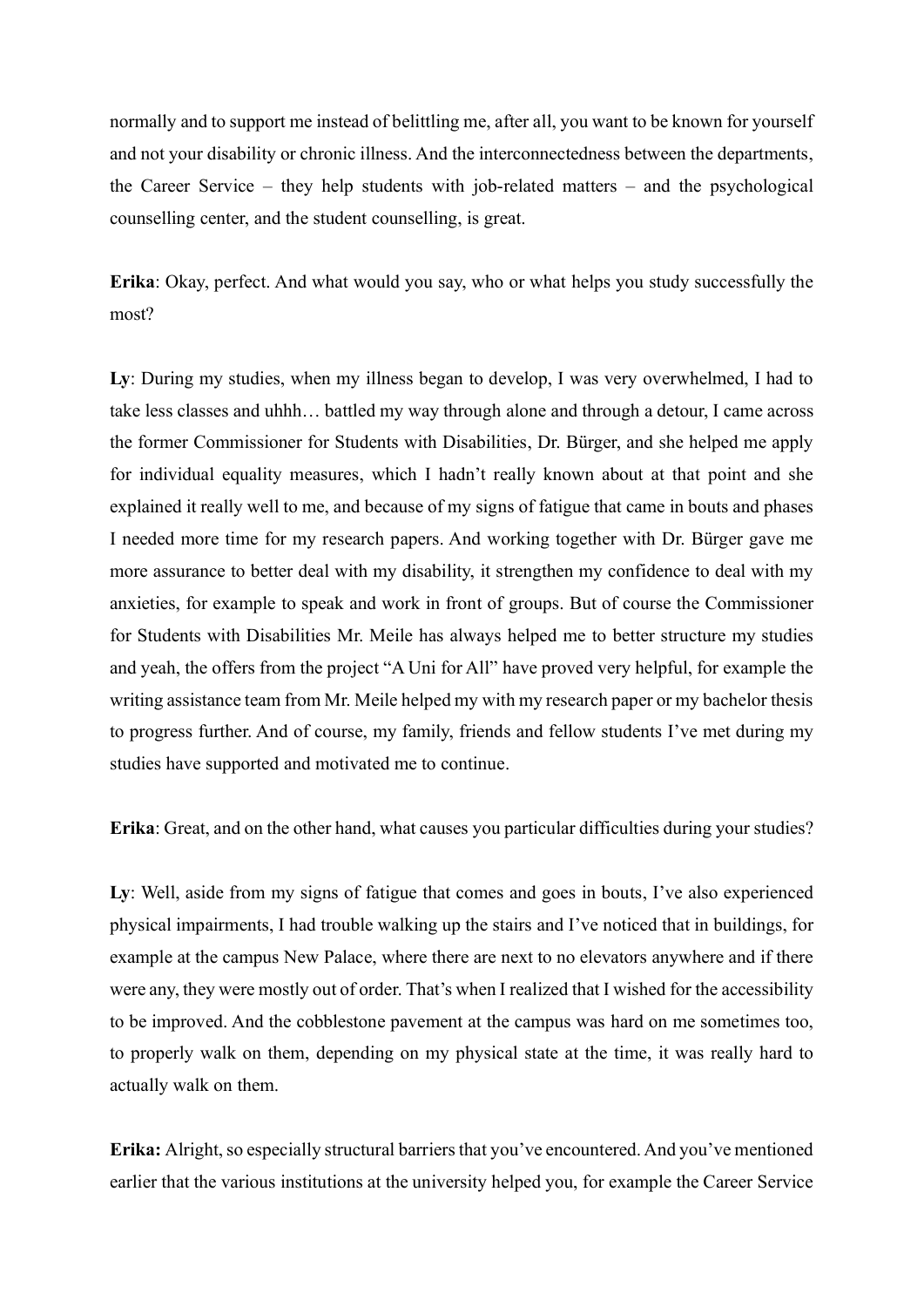or the Commissioner for Students with Disabilities, etc., have you actually been informed about the possibilities available at the University of Potsdam to study with a disability beforehand, like what possibilities there are to study without a disadvantage, with a disability or a chronic illness? And if so, where did this information come from?

**Ly**: Well, right at the start, before I started with computational linguistics, I got a brochure for and there it was mentioned that there was something like individual equality measures and that you can turn to the, now former, Commissioner for Students with Disabilities Dr. Bürger, but back then, I didn't have a disability or chronic illness which is why I didn't really engage with this topic any further. And then, when it began that I developed a disability, I was very uncomfortable and hesitant to take the first step and at some point I was at the Career Service and during our talk my advisors noticed that there were matters that burdened me, so he referred me to the psychological counselling center to which I then went. And the advisor there referred me to Dr. Bürger, she even offered to go there together with me. I then tried to inform me on the website and then I got to Dr. Bürger.

**Erika**: So, you'd say that in the moments of you realizing that you needed help, that something was burdening you, you've got according help very fast?

Ly: Yes, exactly, Dr. Bürger replied very quickly to me and got me an appointment fast and during our talks she referred me to the writing assistance and of course, and an employee at the examination office that is explicitly responsible for students with disabilities and chronic illnesses, and it was great to have a designated contact, where you could always go to. And Dr. Bürger and Mr. Meile have always told me that I can contact them whenever I have any problems and that has also provided a lot of safety for me

**Erika**: Okay, let's get to the topic of online semester. How has the pandemic changed your studies and which of the changes should remain?

Ly: Well, at first it was rather uncomfortable for me that some workshops were given online because I kept focusing on the camera and thinking "Oh, the camera is on.", but after a while I just got used to it and got better with the workshops and at times where I wasn't feeling too well it was very beneficial that I didn't need to commute to Potsdam, or that I could roam around my room. However, I did miss the personal face-to-face interaction